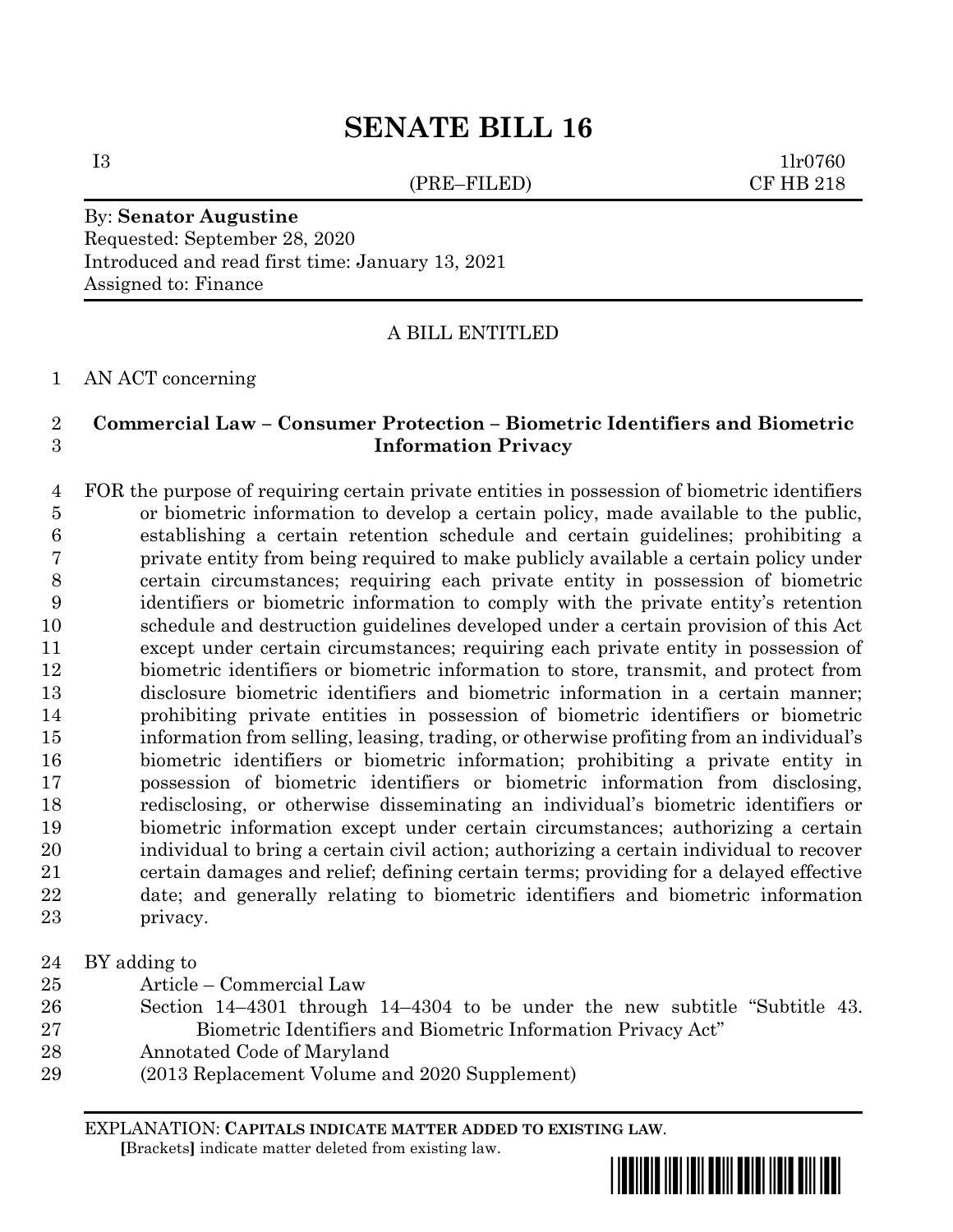**SENATE BILL 16**

 That the Laws of Maryland read as follows: **Article – Commercial Law SUBTITLE 43. BIOMETRIC IDENTIFIERS AND BIOMETRIC INFORMATION PRIVACY ACT. 14–4301. (A) IN THIS SUBTITLE THE FOLLOWING WORDS HAVE THE MEANINGS INDICATED. (B) (1) "BIOMETRIC IDENTIFIER" MEANS THE DATA OF AN INDIVIDUAL GENERATED BY AUTOMATIC MEASUREMENTS OF AN INDIVIDUAL'S BIOLOGICAL CHARACTERISTICS SUCH AS A FINGERPRINT, VOICEPRINT, GENETIC PRINT, RETINA OR IRIS IMAGE, OR ANY OTHER UNIQUE BIOLOGICAL CHARACTERISTIC THAT CAN BE USED TO UNIQUELY AUTHENTICATE THE INDIVIDUAL'S IDENTITY.**

- **(2) "BIOMETRIC IDENTIFIER" DOES NOT INCLUDE:**
- **(I) A WRITING SAMPLE OR WRITTEN SIGNATURE;**
- 
- **(II) A PHOTOGRAPH;**

 **(III) A HUMAN BIOLOGICAL SAMPLE USED FOR VALID SCIENTIFIC TESTING OR SCREENING;**

**(IV) DEMOGRAPHIC DATA;**

 **(V) A PHYSICAL DESCRIPTION, INCLUDING HEIGHT, WEIGHT, HAIR COLOR, EYE COLOR, OR A TATTOO DESCRIPTION;**

 **(VI) ANY DONATED PORTION OF A HUMAN BODY STORED ON BEHALF OF A RECIPIENT OR POTENTIAL RECIPIENT OF A LIVING OR CADAVERIC TRANSPLANT AND OBTAINED OR STORED BY A FEDERALLY DESIGNATED ORGAN PROCUREMENT AGENCY, INCLUDING AN ORGAN, TISSUE, AN EYE, A BONE, AN ARTERY, BLOOD, AND OTHER FLUID OR SERUM;**

 **(VII) INFORMATION CAPTURED FROM A PATIENT IN A HEALTH CARE SETTING OR INFORMATION COLLECTED, USED, OR STORED FOR HEALTH CARE TREATMENT, PAYMENT, OR OPERATIONS UNDER THE FEDERAL HEALTH INSURANCE PORTABILITY AND ACCOUNTABILITY ACT OF 1996; OR**

SECTION 1. BE IT ENACTED BY THE GENERAL ASSEMBLY OF MARYLAND,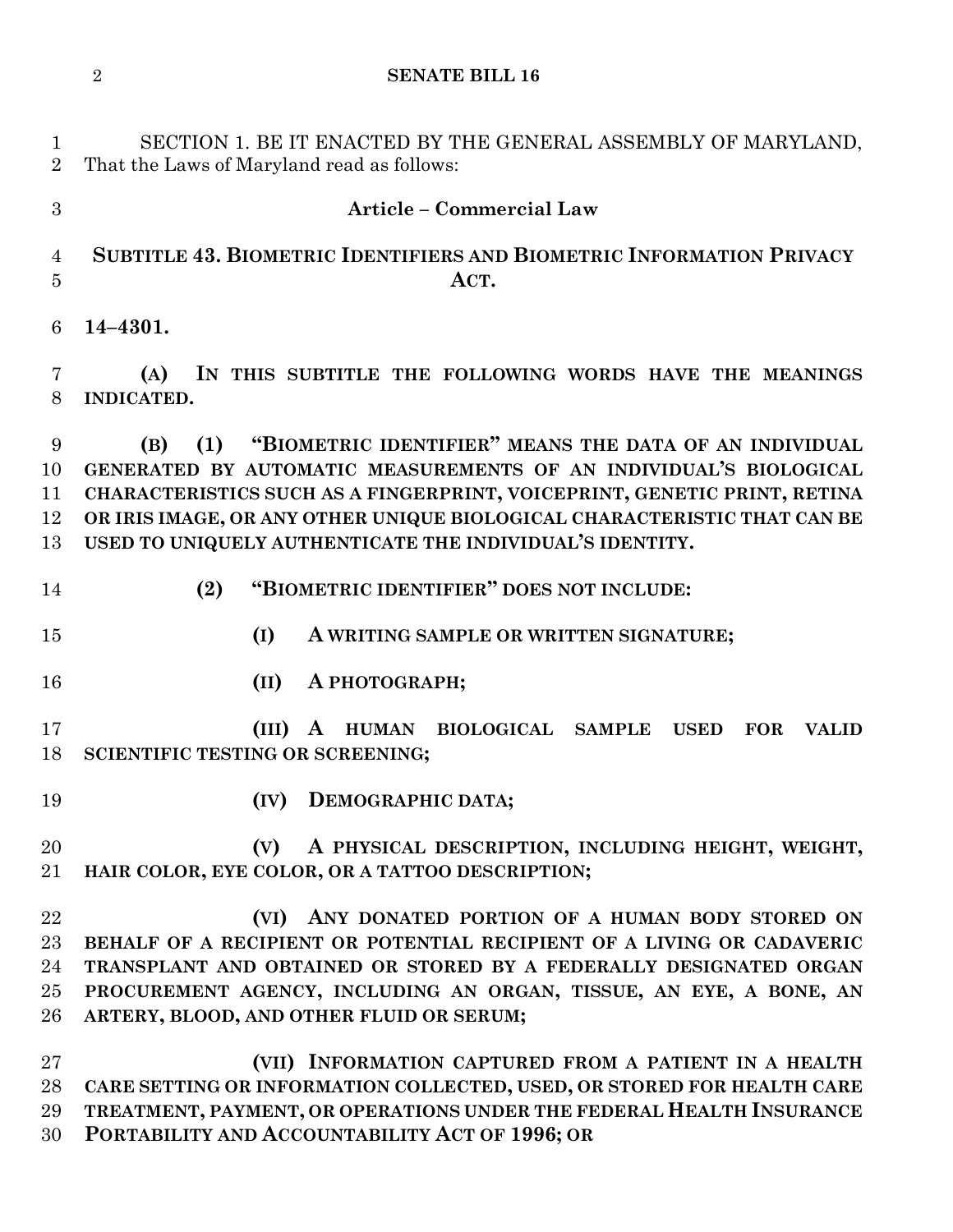**(VIII) ANY IMAGE OR FILM OF THE HUMAN ANATOMY USED TO DIAGNOSE, PROVIDE A PROGNOSIS, OR TREAT AN ILLNESS OR OTHER MEDICAL CONDITION OR TO FURTHER VALIDATE SCIENTIFIC TESTING OR SCREENING, INCLUDING AN X–RAY, A ROENTGEN PROCESS, COMPUTED TOMOGRAPHY, A MAGNETIC RESONANCE IMAGING IMAGE, A POSITRON EMISSION TOMOGRAPHY SCAN, AND MAMMOGRAPHY.**

 **(C) (1) "BIOMETRIC INFORMATION" MEANS ANY INFORMATION, REGARDLESS OF HOW IT IS CAPTURED, CONVERTED, STORED, OR SHARED, BASED ON AN INDIVIDUAL'S BIOMETRIC IDENTIFIER USED TO IDENTIFY AN INDIVIDUAL.**

 **(2) "BIOMETRIC INFORMATION" DOES NOT INCLUDE INFORMATION DERIVED FROM AN ITEM OR A PROCEDURE EXCLUDED UNDER THE DEFINITION OF A BIOMETRIC IDENTIFIER.**

 **(D) "CONFIDENTIAL AND SENSITIVE INFORMATION" MEANS PERSONAL INFORMATION THAT CAN BE USED TO UNIQUELY IDENTIFY AN INDIVIDUAL OR AN INDIVIDUAL'S ACCOUNT OR PROPERTY, INCLUDING:**

- **(1) A GENETIC MARKER;**
- **(2) GENETIC TESTING INFORMATION;**

 **(3) A UNIQUE IDENTIFIER NUMBER TO LOCATE AN ACCOUNT OR PROPERTY;**

- **(4) AN ACCOUNT NUMBER;**
- **(5) A PERSONAL IDENTIFICATION NUMBER;**
- **(6) A PASSCODE;**
- **(7) A DRIVER'S LICENSE NUMBER; AND**
- **(8) A SOCIAL SECURITY NUMBER.**

 **(E) (1) "PRIVATE ENTITY" MEANS ANY INDIVIDUAL, PARTNERSHIP, CORPORATION, LIMITED LIABILITY COMPANY, ASSOCIATION, OR OTHER GROUP, HOWEVER ORGANIZED.**

- **(2) "PRIVATE ENTITY" DOES NOT INCLUDE:**
- **(I) A STATE OR LOCAL GOVERNMENT AGENCY;**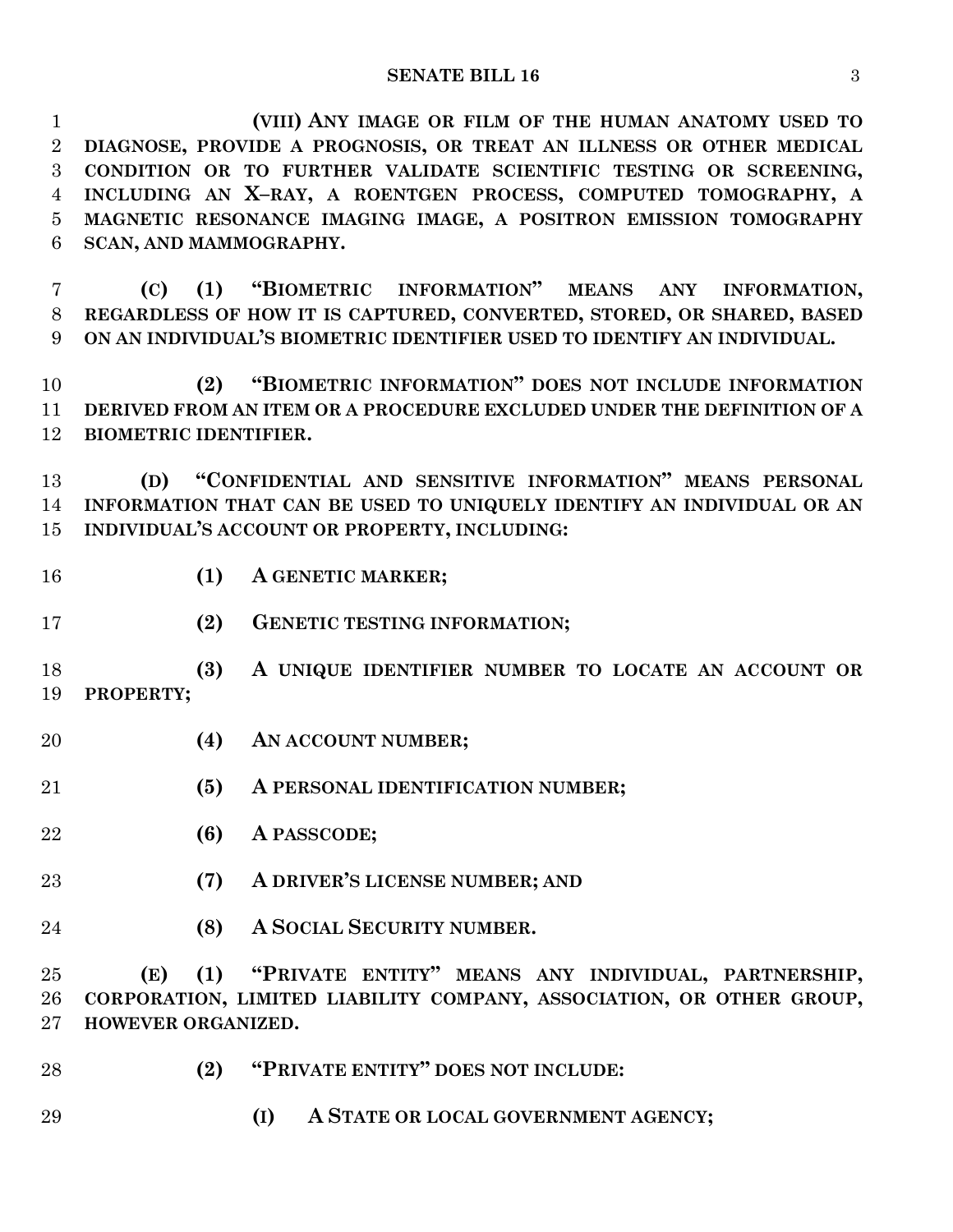## **SENATE BILL 16**

 **(II) A STATE COURT, CLERK OF THE COURT, JUDGE, OR COMMISSIONER; OR**

 **(III) A BUSINESS, OR AN AFFILIATE OF A BUSINESS, SUBJECT TO AND IN COMPLIANCE WITH THE FEDERAL GRAMM–LEACH–BLILEY ACT.**

 **(F) "WRITTEN RELEASE" MEANS INFORMED WRITTEN CONSENT OR, IN THE CONTEXT OF EMPLOYMENT, A RELEASE EXECUTED BY AN EMPLOYEE AS A CONDITION OF EMPLOYMENT.**

**14–4302.**

 **(A) (1) EXCEPT AS PROVIDED IN SUBSECTION (B) OF THIS SECTION, EACH PRIVATE ENTITY IN POSSESSION OF BIOMETRIC IDENTIFIERS OR BIOMETRIC INFORMATION SHALL DEVELOP A WRITTEN POLICY, MADE AVAILABLE TO THE PUBLIC, ESTABLISHING A RETENTION SCHEDULE AND GUIDELINES FOR PERMANENTLY DESTROYING BIOMETRIC IDENTIFIERS AND BIOMETRIC INFORMATION ON THE EARLIER OF THE FOLLOWING:**

 **(I) WHEN THE INITIAL PURPOSE FOR COLLECTING OR OBTAINING THE BIOMETRIC IDENTIFIERS OR BIOMETRIC INFORMATION HAS BEEN SATISFIED; OR**

 **(II) WITHIN 3 YEARS AFTER THE INDIVIDUAL'S LAST INTERACTION WITH THE PRIVATE ENTITY IN POSSESSION OF THE BIOMETRIC IDENTIFIERS OR BIOMETRIC INFORMATION.**

 **(2) ABSENT A VALID WARRANT OR SUBPOENA, EACH PRIVATE ENTITY IN POSSESSION OF BIOMETRIC IDENTIFIERS OR BIOMETRIC INFORMATION SHALL COMPLY WITH THE RETENTION SCHEDULE AND DESTRUCTION GUIDELINES DEVELOPED UNDER PARAGRAPH (1) OF THIS SUBSECTION.**

 **(B) A PRIVATE ENTITY MAY NOT BE REQUIRED TO MAKE PUBLICLY AVAILABLE A WRITTEN POLICY DEVELOPED UNDER SUBSECTION (A) OF THIS SECTION IF THE POLICY:**

**(1) APPLIES ONLY TO THE EMPLOYEES OF THE PRIVATE ENTITY; AND**

**(2) IS USED SOLELY FOR INTERNAL COMPANY OPERATIONS.**

 **(C) EACH PRIVATE ENTITY IN POSSESSION OF BIOMETRIC IDENTIFIERS OR BIOMETRIC INFORMATION SHALL STORE, TRANSMIT, AND PROTECT FROM DISCLOSURE ALL BIOMETRIC IDENTIFIERS AND BIOMETRIC INFORMATION:**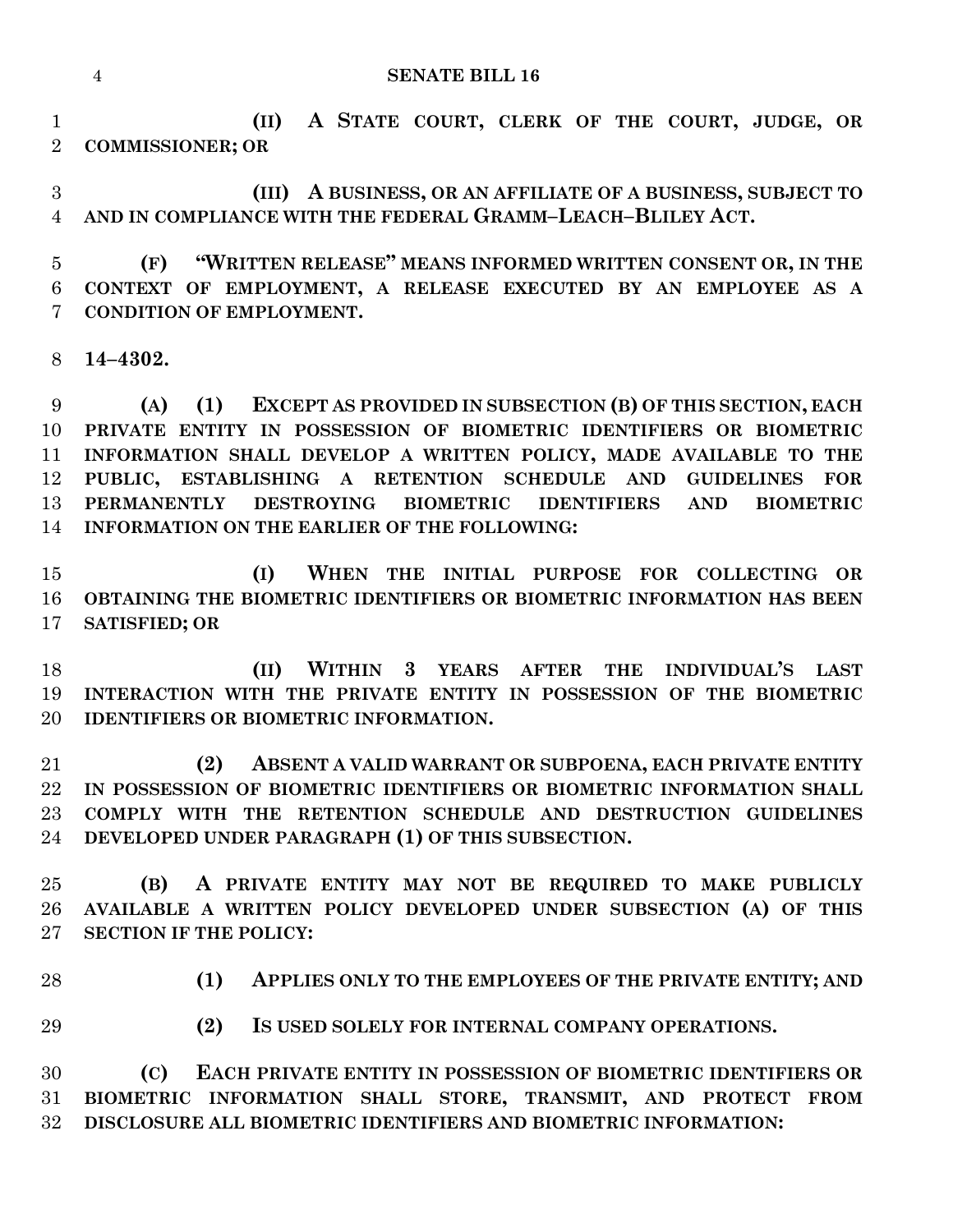**(1) USING THE REASONABLE STANDARD OF CARE WITHIN THE PRIVATE ENTITY'S INDUSTRY; AND**

 **(2) IN A MANNER THAT IS AS PROTECTIVE AS OR MORE PROTECTIVE THAN THE MANNER THAT THE PRIVATE ENTITY STORES, TRANSMITS, AND PROTECTS OTHER CONFIDENTIAL AND SENSITIVE INFORMATION.**

**14–4303.**

 **(A) A PRIVATE ENTITY IN POSSESSION OF BIOMETRIC IDENTIFIERS OR BIOMETRIC INFORMATION MAY NOT SELL, LEASE, TRADE, OR OTHERWISE PROFIT FROM AN INDIVIDUAL'S BIOMETRIC IDENTIFIERS OR BIOMETRIC INFORMATION.**

 **(B) A PRIVATE ENTITY IN POSSESSION OF BIOMETRIC IDENTIFIERS OR BIOMETRIC INFORMATION MAY NOT DISCLOSE, REDISCLOSE, OR OTHERWISE DISSEMINATE AN INDIVIDUAL'S BIOMETRIC IDENTIFIERS OR BIOMETRIC INFORMATION UNLESS:**

 **(1) THE INDIVIDUAL OR THE INDIVIDUAL'S LEGALLY AUTHORIZED REPRESENTATIVE CONSENTS TO THE DISCLOSURE OR REDISCLOSURE;**

 **(2) THE DISCLOSURE OR REDISCLOSURE IS NECESSARY TO COMPLETE A FINANCIAL TRANSACTION REQUESTED BY THE INDIVIDUAL OR THE INDIVIDUAL'S LEGALLY AUTHORIZED REPRESENTATIVE;**

 **(3) THE DISCLOSURE OR REDISCLOSURE IS REQUIRED BY FEDERAL, STATE, OR LOCAL LAW; OR**

 **(4) THE DISCLOSURE OR REDISCLOSURE IS REQUIRED BY A VALID WARRANT OR SUBPOENA.**

**14–4304.**

 **(A) AN INDIVIDUAL AGGRIEVED BY A VIOLATION OF THIS SUBTITLE MAY BRING A CIVIL ACTION AGAINST THE OFFENDING PRIVATE ENTITY.**

 **(B) AN INDIVIDUAL WHO PREVAILS IN A CIVIL ACTION UNDER THIS SECTION MAY RECOVER FOR EACH VIOLATION:**

 **(1) AGAINST A PRIVATE ENTITY THAT NEGLIGENTLY VIOLATED A PROVISION OF THIS SUBTITLE, \$1,000 OR ACTUAL DAMAGES, WHICHEVER IS GREATER;**

**(2) AGAINST A PRIVATE ENTITY THAT INTENTIONALLY OR**